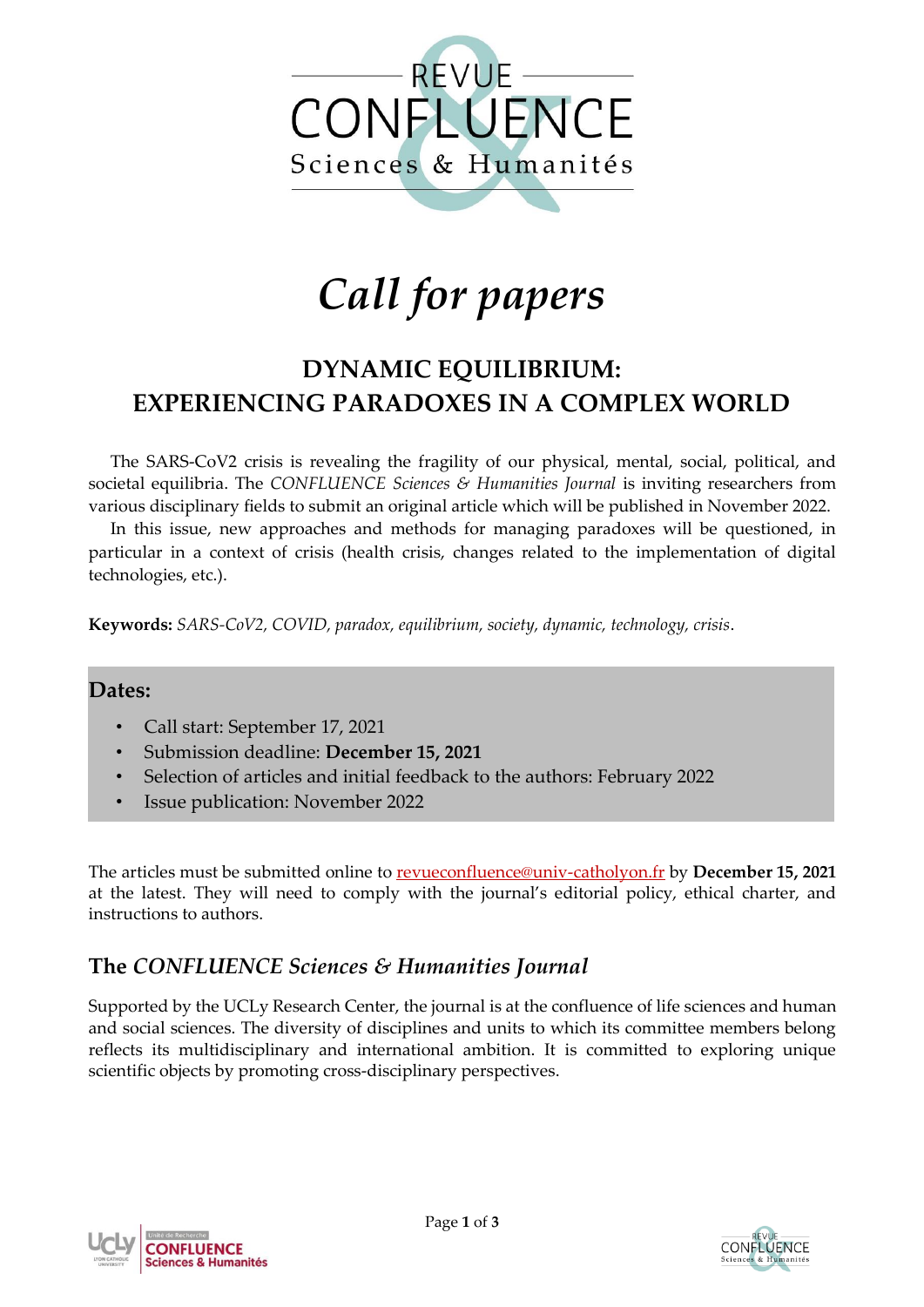## **Submission and review conditions:**

The submissions (up to 40,000 characters) may be written in English, in French, or in any of the following languages: Spanish, Italian, or German. They may originate from various scientific disciplines (environment and life sciences, human and social sciences, etc.).

They will be subjected to a double-blind review, according to the procedure specified on the journal's website:

<https://www.ucly.fr/en/revue-confluence>

The instructions to authors and the rules pertaining to the journal's, the reviewers' and the authors' scientific integrity are available in the same link.

## **Argumentation:**

The COVID crisis, by questioning the balances to achieve between the protection of health and the guarantee of liberties, the growth of human activities and the respect of natural equilibria, appears to have upended our reference system. In fact, it is merely another illustration of the dynamic equilibrium which seemingly must guide living things in order to ensure their perenniality through their adaptability, in a context that is ontologically permeated with paradoxical tensions. In particular, these tensions arise from the encounter of the paradoxical needs and desires of the various entities involved (cells, environment, people, social body, companies, etc.), and generated by their interactions: everywhere and for everything, belonging to a system made of both complementary and interdependent relations leads to continuous adjusting, between harmony and compromise, chaos and stability, reason and justice, so as to preserve the stability of the whole system.

The simultaneous progress of individualism and globalization on the one hand, and the advances in knowledge and mastery of living things on the other hand, intensify existing paradoxical tensions and cause new ones to emerge.

Researchers are therefore encouraged to think of new approaches/methods to manage these paradoxes, among which the use of tools from new digital technologies seems to hold a prominent role. More than ever, we evolve in a world that is infinitely complex, changing, fragile, and which requires to be able to identify areas of conflict, to create means to define and maintain a dynamic equilibrium within the system in question in order to contain the paradoxical tension without yet rejecting it, as it greatly contributes to its richness.

Therefore, as opposed to a static equilibrium, artificially fixed and bound to cause ruptures through its inability to adapt to the system's complexity, other forms of balances should be examined: changing, dynamic, precarious by definition, but whose precariousness appears as the condition safeguarding the system's perenniality. For this paradox of unstable equilibrium to be mastered, it will be necessary to identify and perhaps protect the movement's intention and its trajectory, which will act as a guideline: beyond the apparent chaos, how dynamic equilibria are built, between serendipity and the assertion of common objectives and common values, should be determined.

The contributions for this second issue of the *CONFLUENCE Sciences & Humanities Journal* may address one of the following three points (or combine them):